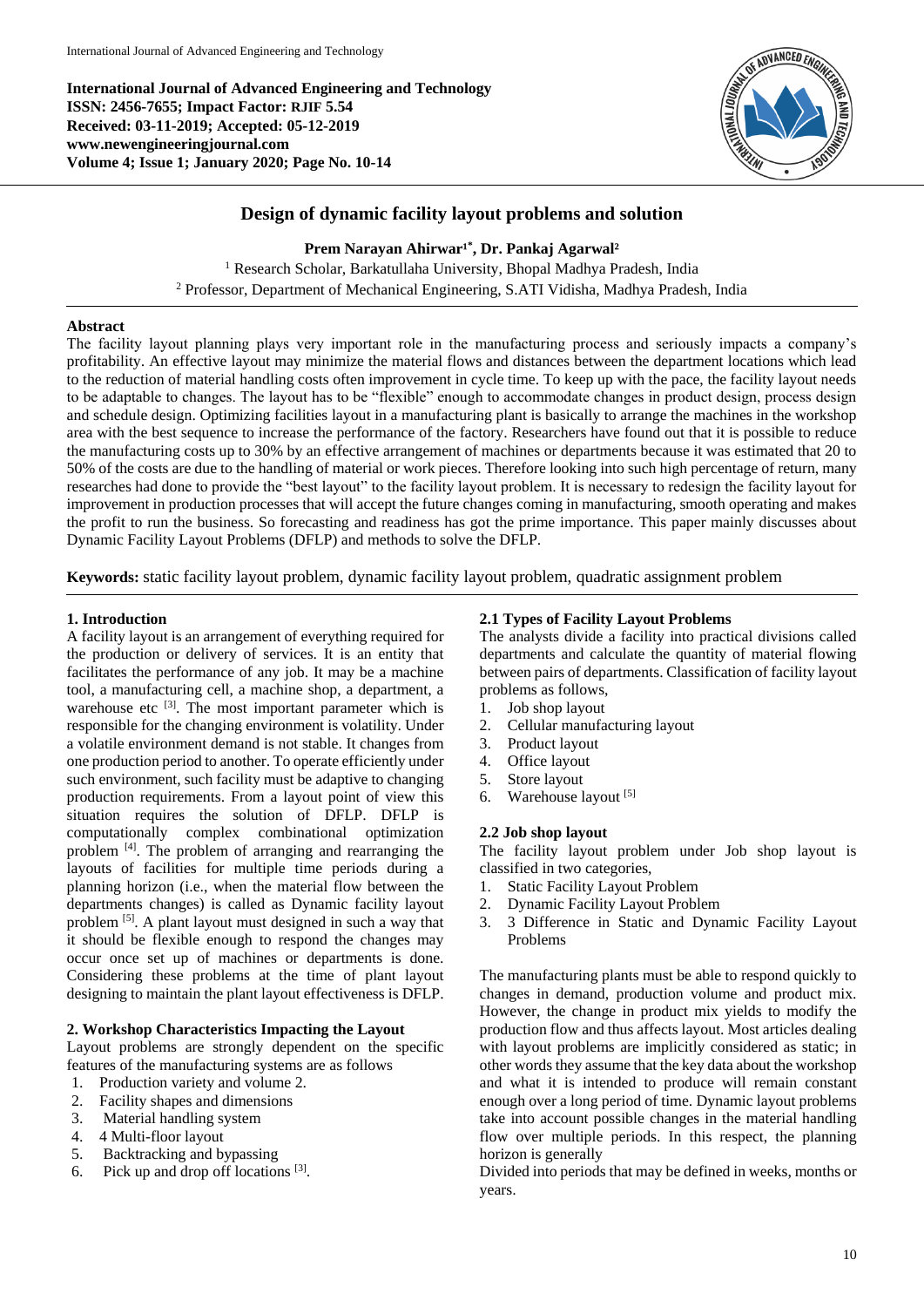For each period, the estimated flow data remains constant. A layout plan for the dynamic layout problem consists of series of layout, each layout being associated with a period.





| Period 3 |  |
|----------|--|

**Table 4**

| Period 4 |  |  |  |
|----------|--|--|--|

Figure 1 shows a layout with six equal size locations to be arranged in each of the four periods in the planning horizon. The objective can be to determine a layout for each period in the planning horizon, while minimizing the sum of the material handling costs, for all periods, and the sum of the rearrangement costs, for all periods [3].

# **3. Solution of Design of Dynamic layout problem**

- **3.1. Formulation of layout problems**
- 1. Discrete formulation
- 2. Continual formulation
- 3. Fuzzy formulation
- 4. Multi-objective layout problems

# Discrete formulation

Discrete representation of the layout is commonly used for dynamic layout problems. The problems addressed are related to equal size facilities addressed as QAP. Continual formulation It is also called as Mixed Integer Programming Problems. All the facilities are placed anywhere within the planar site and must not overlap each other.

# **Fuzzy formulation**

The data affecting layout problems are not exactly known in some cases. In such cases Fuzzy logic has been proposed to handle the uncertainty that is often encountered. Unequal size facilities problem on the plant area can be solved by Fuzzy approaches.

# **Multi-objective layout problems**

The main objective is to minimize a function related to the travel of parts (MHC, travel time, travel distance). To be more realistic, some researchers have considered more than a single objective. For example, minimizing material handling flow, equipment flow and the information flow. It leads to use of AHP methodology, Pareto approach.

#### **3.2 Resolution approaches**

- 1. Exact approaches (for small size problems)
- 2. Approximated approaches (for large size problems)

## **Exact approaches**

Branch & Bound, Dynamic programming and Cutting plane are effective for equal size and rectangular facilities but effective only for small problem instances.

# **Approximated approaches**

- 1. Construction approaches CORELAP, ALDEP, COFAD, SHAPE, CRAFT, DISCON
- 2. Global search methods Tabu search, simulated annealing
- 3. Evolutionary approaches Genetic algorithm, Ant colony optimization<sup>[3]</sup>.

# **4. SFLP**

For the Static Facility Layout Problem (SFLP) it is assumed that the flow of material between the departments does not change during the planning horizon, based on the final layout design a particular layout is executed and remains unchanged for the lifetime of the layout. The flow of the materials is deterministic and constant over the entire time planning horizon.

#### **4.1 Methods used to solve SFLP a large number of procedures have been developed to solve the SFLP.**

These procedures can be classified into two main categories: construction type and improvement type. Basically, construction type layout methods involve developing a new layout from scratch. Improvement procedures generate layout alternativesbased on existing layout. Solution methods for both types of problems have been developed and these can be classified into three major groups,

- 1. Mathematical approaches
- 2. Heuristic methods
- 3. Expert system solutions

The mathematical approaches can be summarized under the following four categories:

- 1. Linear integer programming
- 2. Mixed integer programming
- 3. Quadratic assignment
- 4. Quadratic set covering

The typical heuristic methods used to solve the SFLP are as follows,

- 1. Ant Colony
- 2. Pair wise exchange
- 3. Tabu search
- 4. Simulated Annealing
- 5. Artificial neural networks
- 6. Genetic Algorithm

#### **4.2 Drawbacks of SFLP**

In today's manufacturing environment, products change frequently, and it is not possible to correctly predict this change for long time periods. Therefore, there are several major factors which may impact the layout of a facility and some of them are: applying a new technology to existing products, changing the volume of a product, or adding or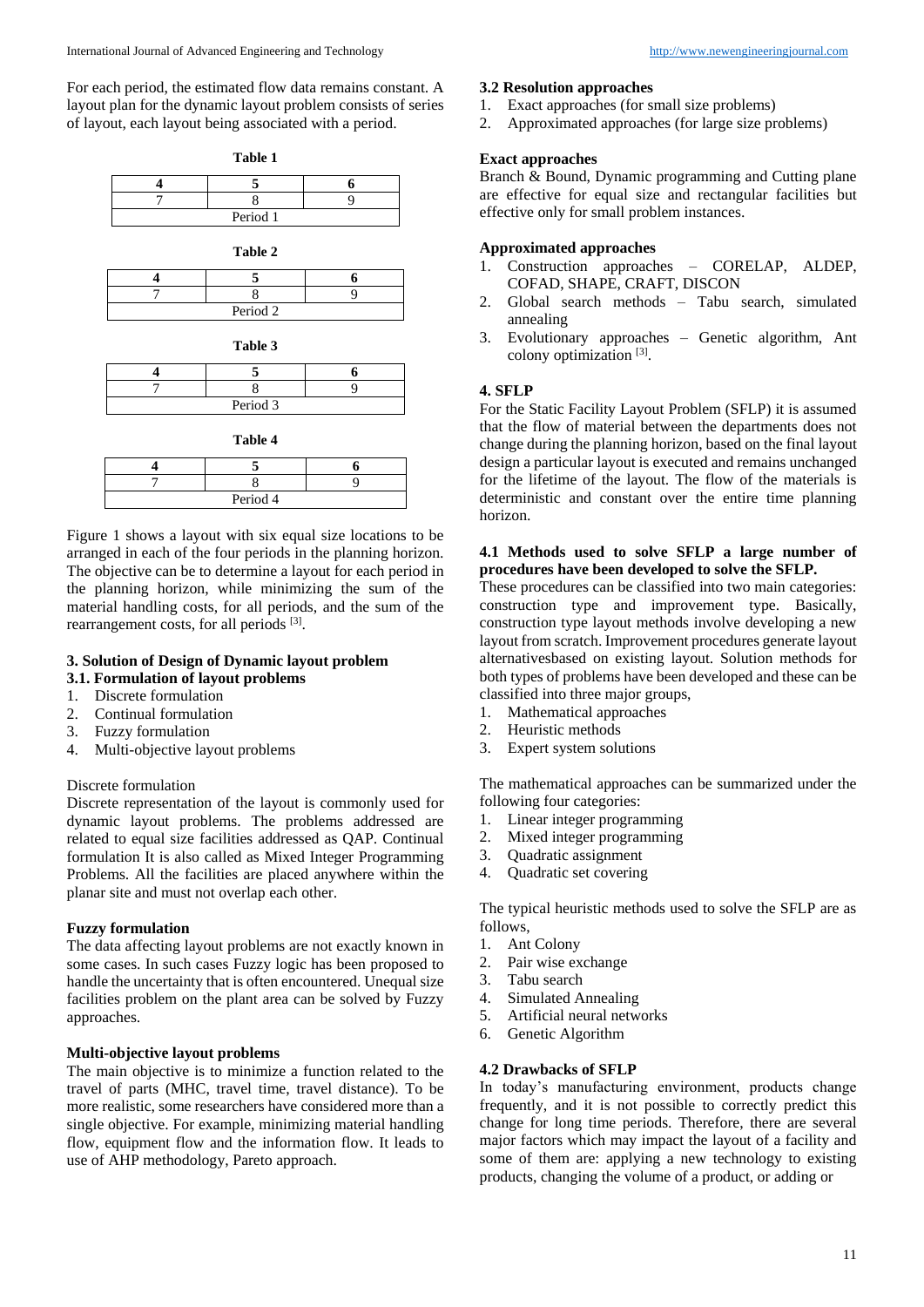Deleting some new products, etc. Any of these changes usually results in redesigning the layout, since the current layout usually gives high material handling cost.

#### **5. DFLP**

For the DFLP it is assumed that the flow of the material between the departments changes during planning horizon. For constantly changing attributes in the manufacturing system, there is need to consider a flexible layout, which can handle future scenarios. Generally changes in the flow are the result of many factors such as,

- 1. Changes in the production quantities and associated production schedule.
- 2. The change in the design of an existing product.
- 3. The elimination of the product from a product line.
- 4. The introduction of new products.
- 5. Replacement of existing production equipments.

DFLP assumes that material flow can be predicted accurately. If the future material flows and departments rearrangement cost can be reasonably estimated then this problem is dynamic and can be solved by modelling the problem as a DFLP. Initially this problem was solved as SFLP, for each time period in the planning horizon. The DFLP is the problem of efficiently arranging the departments within a facility during a multi- period planning horizon such that the sum of material handling cost is minimized [5].

#### **5.1 Models used for DFLP**

- 1. Rosenblatt in 1986 proposed a model of dynamic layout. It was first paper to be published on DFLP. He proposed a dynamic programming model.
- 2. Lacksonen and Enscore used branch and bound algorithm, cutting plane algorithm, cut trees and CRAFT.
- 3. Urban proposed a steep-descent pair-wise interchange procedure combined with the concept of forecast windows.
- 4. Balkrishnan, Cheng and Conway proposed an improvement to Urban's forecast windows procedure for solving the DFLP by complementing it with the backward method
- 5. McKendall and Jin Shang proposed three variants of Ant Colony Optimization models for solving the DFLP. HAS-I is derived from Gambardella's HAS-QAP with adaptation for DFLP. HAS-II combines the ideas of HAS-I and SA. HAS-III adds the look ahead/ look back strategy to the PE (local search) $[1]$ .

#### **5.2 Methods used to solve DFLP**

Most of the formulations of the DFLP are extensions of the QAP used for the SFLP. There are several algorithms used to solve the DFLP. The most common heuristic methods used to solve the DFLPs are,

- 1. Pair wise exchange
- 2. Cutting plane
- 3. Branch and bound techniques
- 4. Cutting trees
- 5. Genetic Algorithms
- 6. Tabu search
- 7. Ant Colony Optimization
- 8. Simulated annealing

#### **Pair-wise exchange**

It is a random descent heuristic, which is repeated for a certain number of iterations and used to improve the initial set of solutions and the set of modified solutions. Randomly two departments are selected and exchanged.

# Cutting Plane

This algorithm adds a constraint to the model to cut off the continuous regions. The FLP formulated by QAP with maximum 25 facilities can be solved optimally by cutting plane algorithms. It is found that the cutting plane algorithm has the best performance in comparison with computerized relative allocation of facilities technique (CRAFT), B&B and DP algorithms for solving the DFLP modeled by the QAP.

Branch & Bound Branch and bound (B & B) solves a problem in such a way that at each iteration, the current problem is branched into smaller sub-problems. The branches with nonimproving solution or infeasible solution are pruned. Finally, when all branches have been pruned, the optimal solution (if any) is found. This method can be used to solve the small sized FLPs (up to 16 facilities) formulated by the QAP in a reasonable computational time.

#### Genetic Algorithm

GA starts with a population of randomly generated initial solutions named chromosomes. Each chromosome consists of genes, which are usually represented by binary digits. The initial population evolves through successive iterations into an optimal solution. Each iteration (generation) of this algorithm is formed by four stages, including selection, evaluation, crossover and mutation. Using the selection procedure, a group of individuals (chromosomes) from the current population are selected at random as parents to generate the children (offspring) for the next generation. Using the evaluation procedure, the chromosomes are evaluated by using their objective function (fitness) values. The chromosomes with higher fitness value have higher likelihood to be selected. Finally, the best chromosome (solution) is obtained after several iterations.

Tabu Search Tabu search starts with an initial solution s0 as the best current solution s (i.e.  $s0 = s = s1$ ). At each iteration, a new solution s′ is produced during a local search process in the neighbourhood of the current solution s. If the solution s′ is better than the current solution s, then, it is considered as the best current solution (i.e.  $s0 = s = s1$ ). In order to find the optimal solution s\*, the just found solutions, which are 'taboo' and forbidden to be visited, are stored in a 'tabu list', including long-term and short term flexible memories. The number of these taboo solutions is named the memory (tabu list) size. For keeping the size of the tabu list constant, the oldest member must be removed from the list. The abovementioned instructions are repeated until termination criterion is fulfilled

#### Ant Colony Optimization

ACO algorithm takes inspiration from the social behavior of real ants to find the shortest path from the next to the food source. As the ant moves along a randomly selected path, it lays a volatile value of a chemical substance named pheromone on the path. Using the smell of the pheromone as an indirect communication named stigmergy, the other ants follow the path and thereby, the amount of pheromone on the path is increased. Finally, the ants find the shortest path from the nest to the food source.

Simulated annealing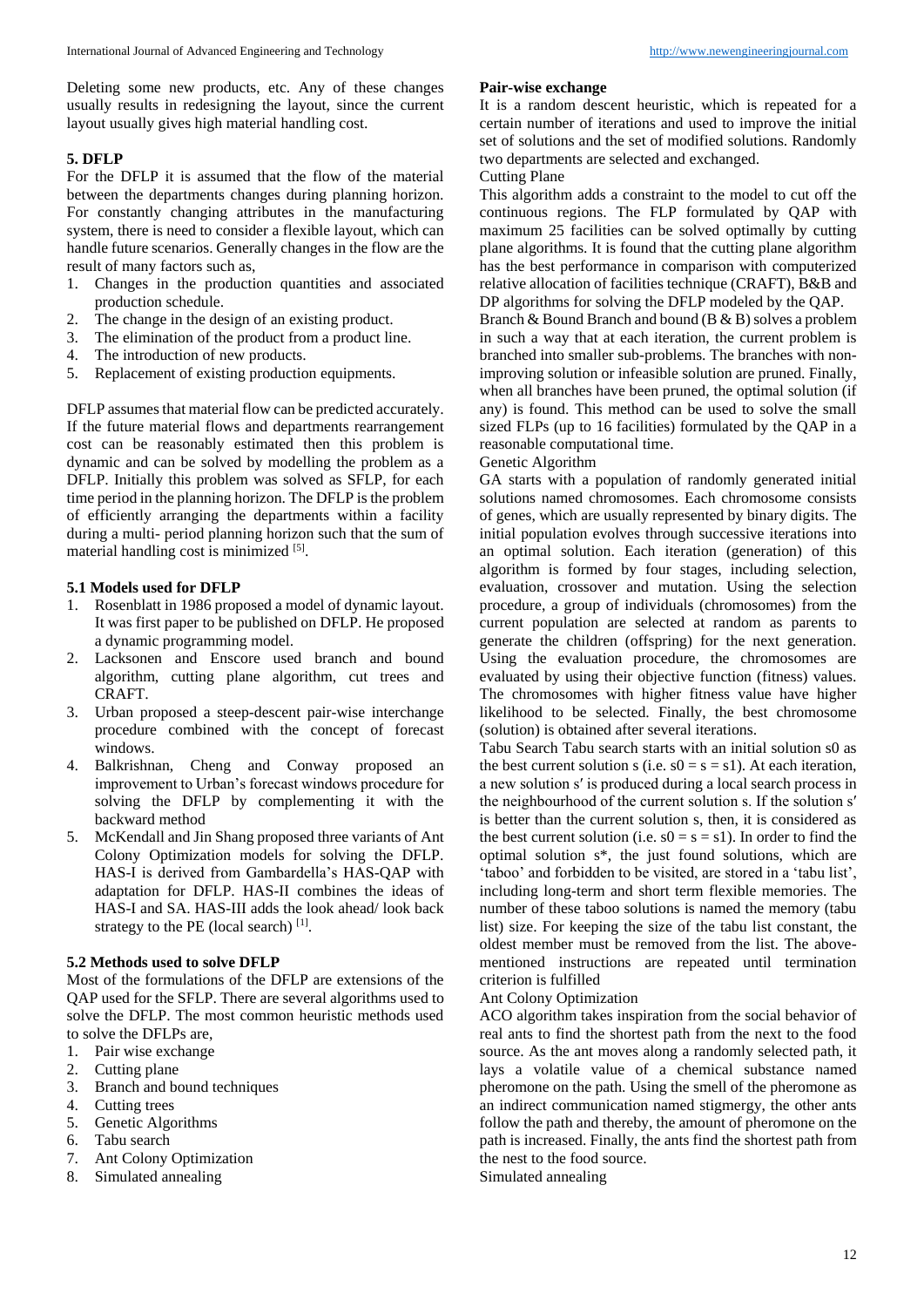Metropolis *et al*. suggested a useful technique to simulate the thermal motion of atoms during a cooling process. Kirkpatrick, *et al*. proposed the first SA algorithm by generalizing the metropolis's approach and replacing the atom's energy with the cost function [5].

## **6. Review of DFLP**

According to Gary Chen and Jamie Rogers, while describing DFLP, determined the time dimension as important factor into the facility layout planning. To construct a DFLP the facility planners must take the time periods, discrete time intervals where the material flows and facilities rearrangement occur in the planning horizon into account. At each time period the material flow costs and rearrangement costs need to be considered and evaluated to deem if the facility rearrangement is necessary. They combined quantitative based objectives with qualitative based objectives to make a Dynamic multi-objective facility layout [6] .

According to Ghorbanali Moslemipour *et al*. explained that dynamic layouts are flexible enough to cope with fluctuations and uncertainties in product demands and volatile environment of flexible manufacturing system. Since, the DFLP is a hard combinatorial optimization problem, intelligent approaches are most appropriate methods for solving the large size of the problems in reasonable computational time [7]. Alan R. McKendall Jr. and Jin Shang proposed that manufacturers must be competitive in today's consumer market. This requires efficient operation of manufacturing plants and their ability to quickly respond to changes in product mix and demand. Material handling cost make up between 20 and 50 percent of the total operating cost. Therefore they considered the problem of arranging and rearranging, when there are changes in product mix and demand, manufacturing facilities such that the sum of the material handling and rearrangement costs is minimized. This problem is called dynamic facility layout problem (DFLP). They developed hybrid ant systems to solve DFLP [8]. Adil Baykasoglu *et al*. explained that one of the characteristic of today's manufacturing environments is volatility. Under a volatile environment (or dynamic manufacturing environment) demand is not stable. To operate efficiently under such environments facilities must be adaptive to changing demand conditions. This requires solution of the dynamic facility layout problem (DFLP). DFLP is a complex combinatorial optimization problem for which optimal solutions can be found for small size problems. Their research makes use of a simulated annealing algorithm to solve the DFLP [9]. Jaydeep Balkrishnan *et al*. stated that the design of facility layouts is based on a multi-period planning horizon. During this horizon, the material handling flows between the different departments in the layout may change. This necessitates a more sophisticated approach than the SFLP approach. The DFLP extends the SFLP by assuming that the material handling flows can change over time. This in turn might necessitate layout rearrangement during the planning horizon. In an environment where flows do not change over a long period of time, the SPLP is justified. But in today's market based and dynamic environment, such flows can change quickly. On an average, 40% of a company's sales come from new products. In the dynamic

Environment, static approach can be used in two ways. The first is to use a short planning horizon so that during this horizon the flows are fairly constant. The disadvantage is that after the short horizon, if the relative flows change, the layout will have to be rearranged ad hoc. Otherwise the result will be an inefficient layout. Rearranging layouts frequently without prior planning can result in operational disruptions and excess rearrangement costs. The second approach is to use a long planning horizon and disregard the changes in flow. There will be no rearrangement costs, but this may result in the layout being inefficient throughout the

Horizon. The dynamic approach to layout corrects the above deficiency. In the dynamic approach, layouts are planned based on a multi-period time horizon [10].

## **7. Conclusion**

In this paper DFLP discussed is considered to deal with volatile environments. The DFLP approach has the advantage of having optimal layout for each period, but it suffers from the disadvantage of having the facility rearrangement cost. Looking towards changing customer's requirements and business competition the manufacturer must be able to withstand the changing environment. Therefore from business point of view manufacturing must be flexible enough to accommodate the changes coming in customer's orders, design of the products, addition or deletion of the product, obsolescence of the equipment etc. the plant must respond quickly to the changes expected in manufacturing. The time taken to respond the changes will lead to the loss in production so as the profit of the company. The planning and designing of the plant layout must consider all the factors responsible for the Material handling cost. DFLP considers all the factors affecting on layout, time periods and rearrangement costs while designing the layout, proved effective than SFLP.

#### **8. References**

- 1. Chen GY, Rogers KJ. "Proposition of two multiple criteria models applied to dynamic multi-objective facility layout problem based on ant colony optimization", 978-1-4244-4870-8/09/ \$26.00 ©2009 IEEE.
- 2. Teo YT, Ponnambalam SG. "A Hybrid ACO / PSO heuristics to solve single row layout problem", 4th IEEE Conference on Automation Science and Engineering, Key bridge Mariott, Washington DC, USA, 978-1-4244- 2023- 0-/08/ \$25.00 ©2008 IEEE.
- 3. Amine Drira, Henri Pierreval, Sonia Hajri-Gabouj. "Facility layout problems: A survey", Annual reviews in control, 2007; 31:255-267.
- 4. Adil Baykasoglu, Turkay Dereli, Ibrahim Sabuncu, "An ant colony algorithm for solving budget constrained and unconstrained dynamic facility layout problems", The International Journal of Management Science, Omega, 2006; 34:385-396.
- 5. Jin Shang. "Ant colony heuristics for the dynamic facility layout problem", Morangtown, West Virginia, 2002.
- 6. Gary Chen, Jamie Rogers. "Managing dynamic facility layout with multiple objectives", PICMET 2009 Proceedings, August 2-6, Portland, Oregon USA © PICMET, 2009.